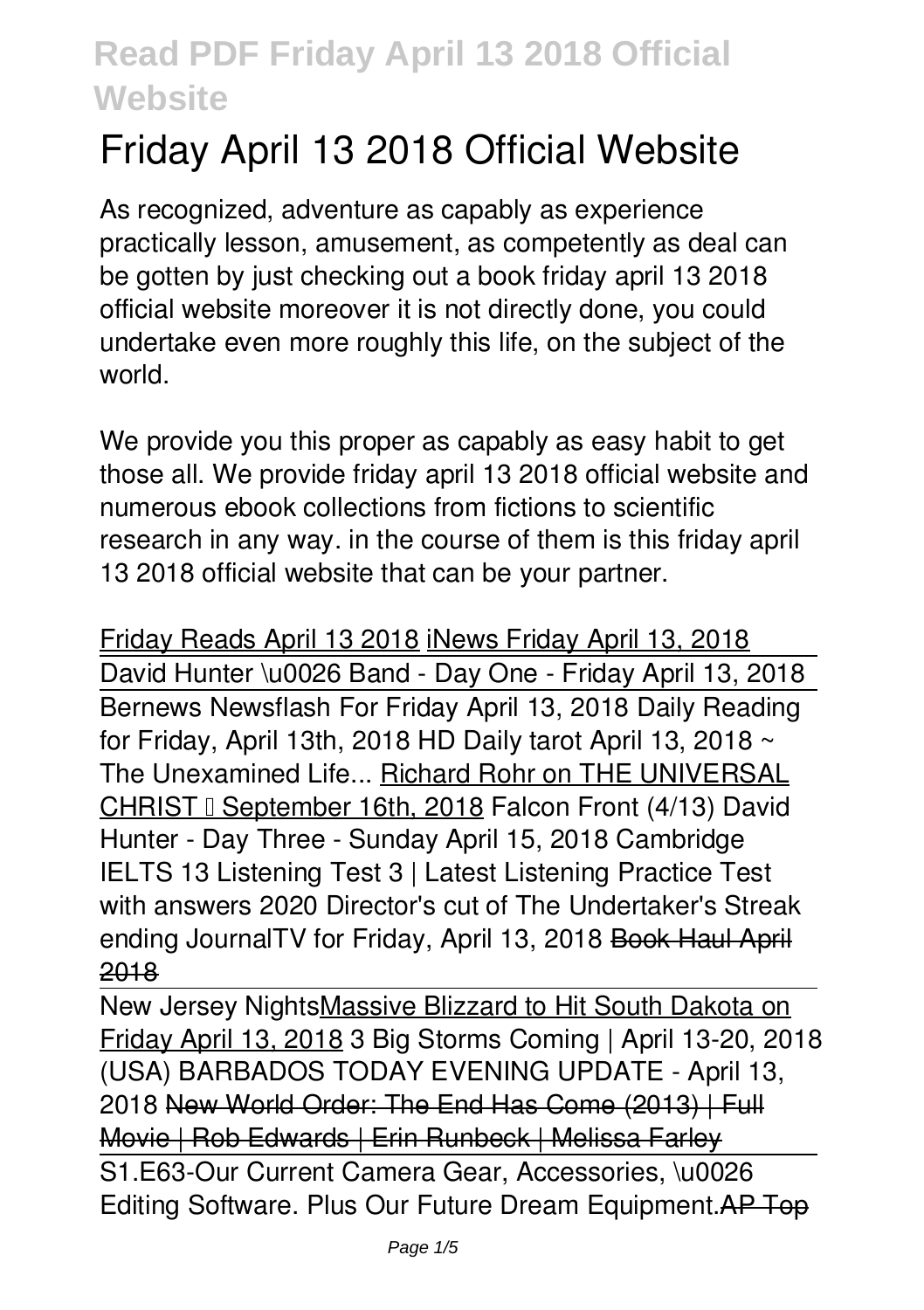Stories April 13 A **Friday April 13 2018 Official** Career official who clashed with Pruitt heads elsewhere Kevin Bogardus, E&E News reporterPublished: Friday, April 13, 2018 EPA Administrator Scott Pruitt.

**EPA: Career official who clashed with Pruitt heads ...** Watch Friday, April 13, 2018 (Season 53, Episode 142) of Days of our Lives or get episode details on NBC.com

**Watch Days of our Lives Episode: Friday, April 13, 2018 ...** 2019 Official Race Program ; Yacht Scoring Event Page ; Entry List ; Scratch Sheet ... 2018 Photos by Rick Walo; 2018 Friday April 13 - Priscilla Parker Photos; 2018 Saturday April 14 - Priscilla Parker Photos; 2018 Sunday April 15 - Priscilla Parker Photos; ASSOCIATE SPONSORS.

**2018 Friday April 13 - Charleston Race Week** Free - Friday, April 13, 2018. Friday, April 13, 2018. Free. I am free to respond affirmatively to God<sup>®</sup>s constant outpouring of sustenance. God has placed within my heart the power to choose life. I am free to choose the path of love. I am free to remember that the very light of Christ reigns in my heart.

**Free - Friday, April 13, 2018 | Daily Word**

Movies Released April 13, 2018: Blumhouse's Truth Or Dare I Rampage I Sgt. Stubby: An American Hero I An Ordinary Man  $\mathbb I$  Wildling  $\mathbb I$  Submergence  $\mathbb I$  Gonjiam: Haunted Asylum ... Apr 2018; Apr 17 I Friday, April 13. ... Official Trailer . Range Runners . Official Trailer . Robin<sup>®</sup>s Wish . Official Trailer . The Blech Effect . Official ...

**Movies Released April 13, 2018 - Movie Insider** Friday the 13th Dev Q&A! April 13, 2018. ... Yes, right now, the ETA for Greenscale is 4/25 and we⊞l get more specific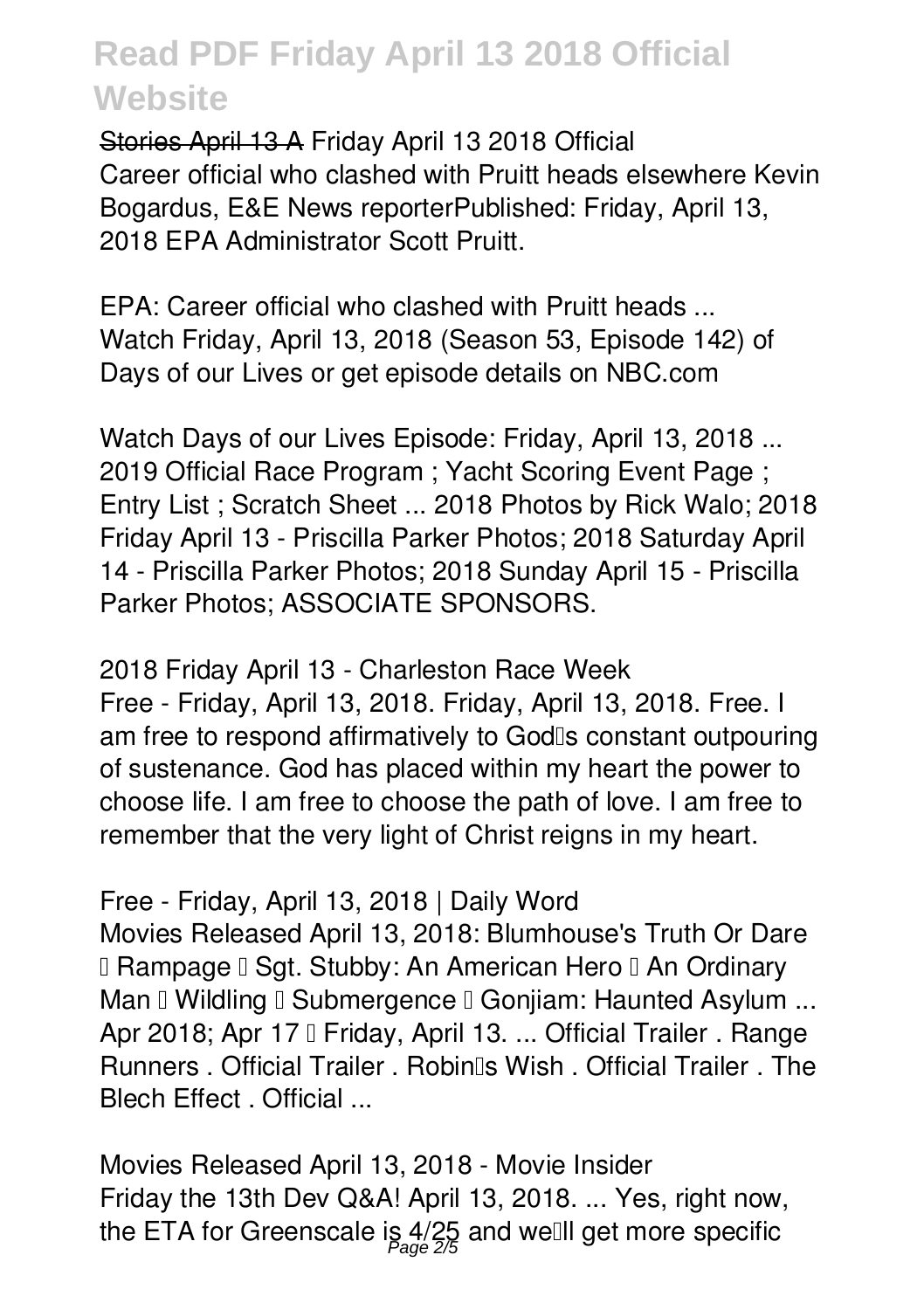times and an official date announcement post as a build is locked in for publishing. We do not currently have a date set for River of Souls, but it is well underway  $\mathbb I$  ROS is in development and undergoing internal testing ...

**Friday the 13th Dev Q&A! | RIFT**

Coronation Street 13th April 2018 Part 1 | Coronation Street 13-04-2018 Part 1 | Coronation Street Friday 13th April 2018 Part 1| Coronation Street 13 April 2018 Part 1. Daily Dhoom. 22:23.

**Shortland Street Friday 13th April 2018 - video dailymotion** 2018 (Friday) 2017 (Thursday) 2016 (Wednesday) 2015 (Monday) 2014 (Sunday) 2013 (Saturday) 2012 (Friday) 2011 (Wednesday) April 13 is the 103rd day of the year (104th in leap years) in the Gregorian calendar. 262 days remain until the end of the year. Events. 1111  $\mathbb I$  Henry V is crowned Holy Roman Emperor. 1204 ...

#### **April 13 - Wikipedia**

December 13, 2018 was ... 347th day of the year. There were then 18 days left in 2018. 50th Thursday of 2018. on the 50th week of 2018 (using US standard week number calculation). 83rd day of Fall. There were 8 days left till Winter. Birthstone for this day: Turquoise & Blue Topaz

**December 13, 2018 Date in History: News, Social Media ...** Sint Maartenlls Day: Sunday, November 11, 2018: Christmas Day: Tuesday, December 25, 2018: Boxing Day: Wednesday, December 26, 2018

**Public Holiday Schedule - The Official Website of The ...** New Music Friday: April 13 : All Songs Considered A run through some of the week's best new albums, including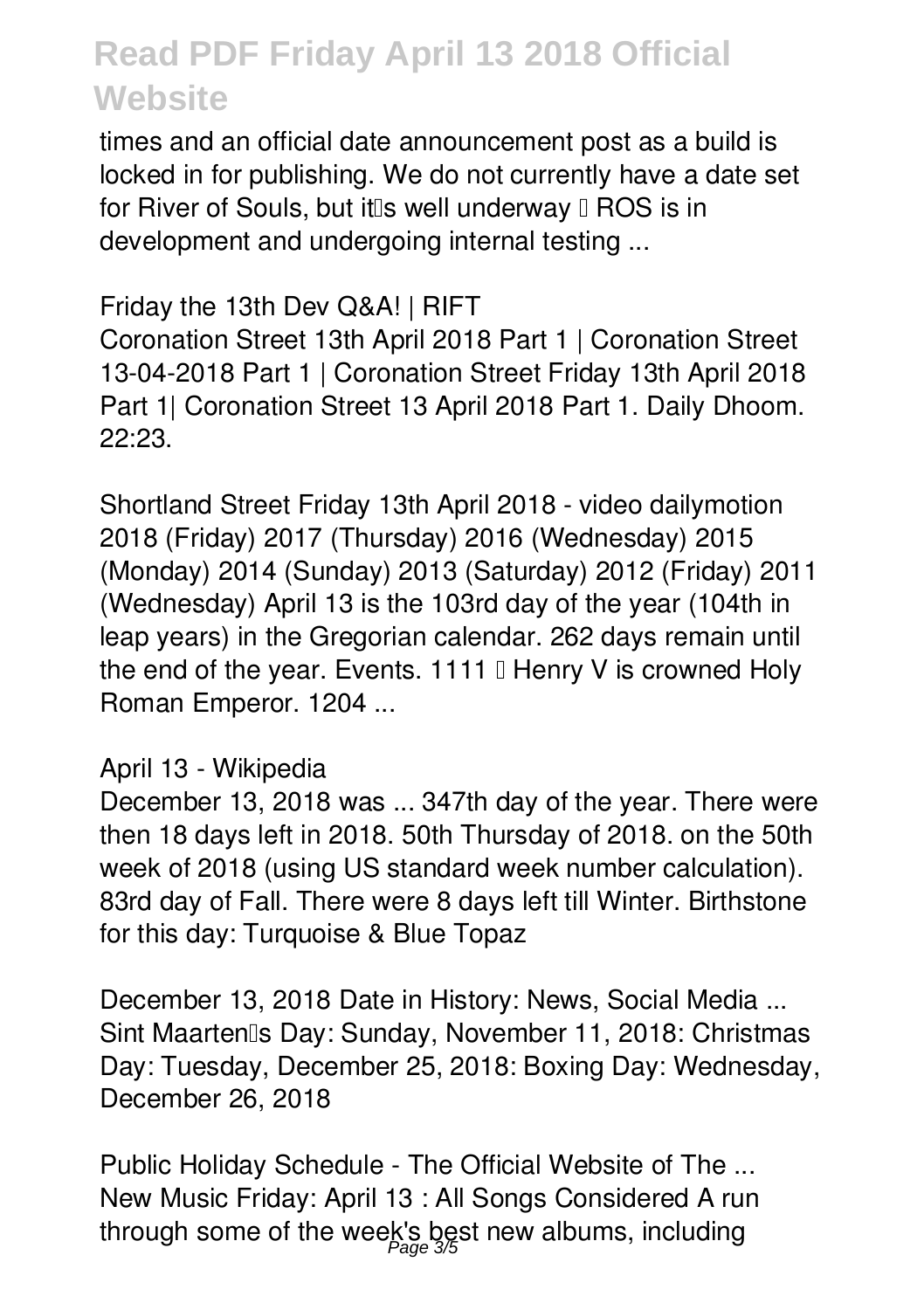Korean surf-rock band Say Sue Me, singer Juliana Hatfield's surprisingly emotional ...

**New Music Friday: April 13 : All Songs Considered : NPR** Friday, April 13th, 2018 . ... April 15th. The movie also stars recent Home & Family guest host, Candace Cameron Bure. Marilu also brings a clip of the movie for the audience to enjoy. 2 of 10 ...

**Friday, April 13th, 2018 | Home & Family - Hallmark Channel** Friday April 13, 2018 Saturday. Show All Details 12:00 AM. New Standards. New Standards is your home for enduring music by legendary composers and songwriters, brought to life by Ella Fitzgerald ...

**On-Air Schedule for Friday, April 13 2018 | WNYC | New ...** Dev posts you may have missed today -- Friday April 13 2018. Official News. Close. 4. Posted by. u/swtor\_conquest. SWTOR Database: swtordata.com. 1 year ago. Archived. Dev posts you may have missed today -- Friday April 13 2018. Official News (This is an automated post)

**Dev posts you may have missed today -- Friday April 13 2018** Photo Credit: Official White House Photo by Shealah Craighead President Donald J. Trump attends a dinner with French President Emmanuel Macron at Mount Vernon estate, Monday, April 23, 2018, in ...

**Photos of the Week | The White House**

Today is Friday, April 13, the 103rd day of 2018 with 262 to follow. The moon is waning. Morning stars are Jupiter, Mars, Mercury, Neptune and Saturn. Evening stars are Jupiter and Venus.